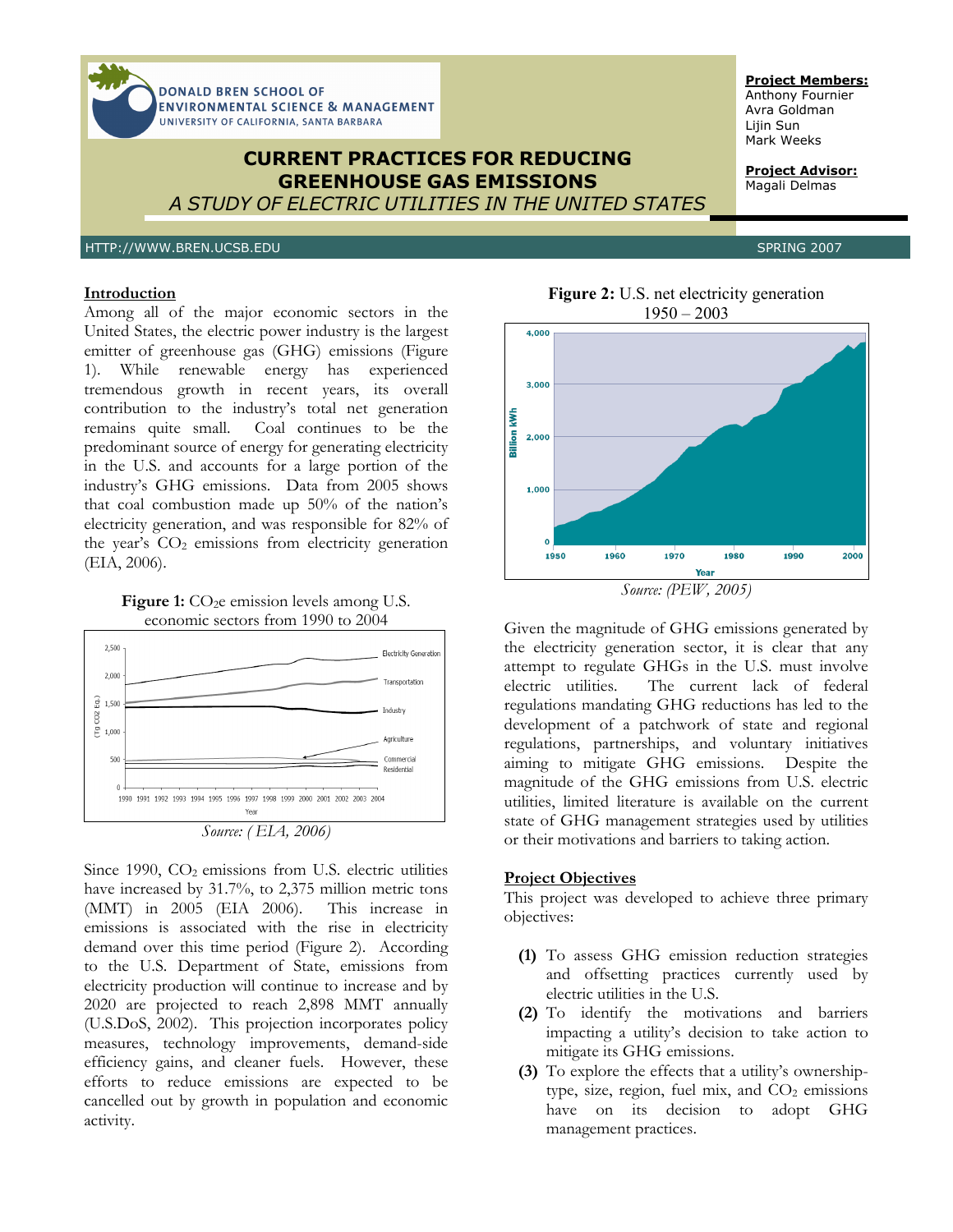This study goes directly to decision makers within U.S. electric utilities to discover exactly what is being done to address GHG emissions and why utilities choose to act or not. Survey methodology was used as the primary data collection tool for this project. The results show which GHG management approaches are most often used and also highlight the principal motivations and barriers to action. Differences in approaches were evaluated based on the following utility characteristics: ownership, size, operating region, CO<sub>2</sub> intensity, and fuel mix.

With the aid of this study, electric utilities in the U.S. can take effective action toward reducing GHG emissions and lowering their impacts on global climate change. By comparing their current GHG emissions management approaches to the aggregated industry data from this project, utilities will be able to use the findings of this study as part of their long-term operational and environmental planning efforts. This project can also provide policymakers with insights on how to properly engage utilities in GHG mitigation efforts.

# **Methodology**

The survey gathered data not available from traditional industry information sources regarding mitigation approaches as well as motivations and barriers that influence utilities' GHG management decisions. The survey was titled, "**Current Practices for Reducing Greenhouse Gas Emissions from Electric Utilities,"** and consisted of twenty questions requesting data about utilities' generation, purchase of electricity, fuel mix, and the management of their GHG emissions. The survey was broken up into the following nine sections:

- **(1)** Respondent Information
- **(2)** Human Resources in the Environmental Dept.
- **(3)** Capacity and Generation
- **(4)** GHG Inventory and Registration
- **(5)** GHG Reductions
- **(6)** GHG Offsetting
- **(7)** Motivations and Barriers
- **(8)** Additional Information
- **(9)** Final Results

The surveyed population for this project consisted of 314 utilities, 88 of which were investor-owned utilities (IOU) and 226 municipal utilities (MUNI). The

utilities that make up the surveyed population include 100% of the investor-owned generating utilities and 39% of the municipal generating facilities located in the contiguous United States, Alaska, Puerto Rico and the U.S. territories. Due to the large number of municipal utilities within the U.S., and limited group resources, a sample of the municipal utilities had to be taken. Figure 3 shows how the surveyed population (all IOUs + MUNI Sample) compared to the entire electric utility industry in terms of net generation,  $CO<sub>2</sub>$ 

**Figure 3:** Surveyed population as percentage of total industry

emissions and number of utilities.



Participation in the survey was on a voluntary basis and respondents were assured that all information would be kept strictly confidential. The time estimated for a respondent to complete the survey was between 10 and 15 minutes. The final version of the survey design was completed at the end of October 2006 and was posted on an internet survey website in the same layout, wording and question order as the paper-based survey.

The administration of the survey involved contacting the survey recipients through multiple avenues of communication. Over a period of about two months the contacts for each utility received 2 mailings of a survey and cover letter, 1 postcard reminder, 2 phone calls, and 3 email reminders requesting their participation in the survey. In addition to the survey, supporting industry data was collected from the EPA's Emissions and Generation Resource Integrated Database (eGRID).

#### **Data & Analysis**

Among the total 314 generating utilities surveyed, 61 utilities (19.4%) responded to the survey, 15 utilities (4.8%) explicitly declined to participate, and 238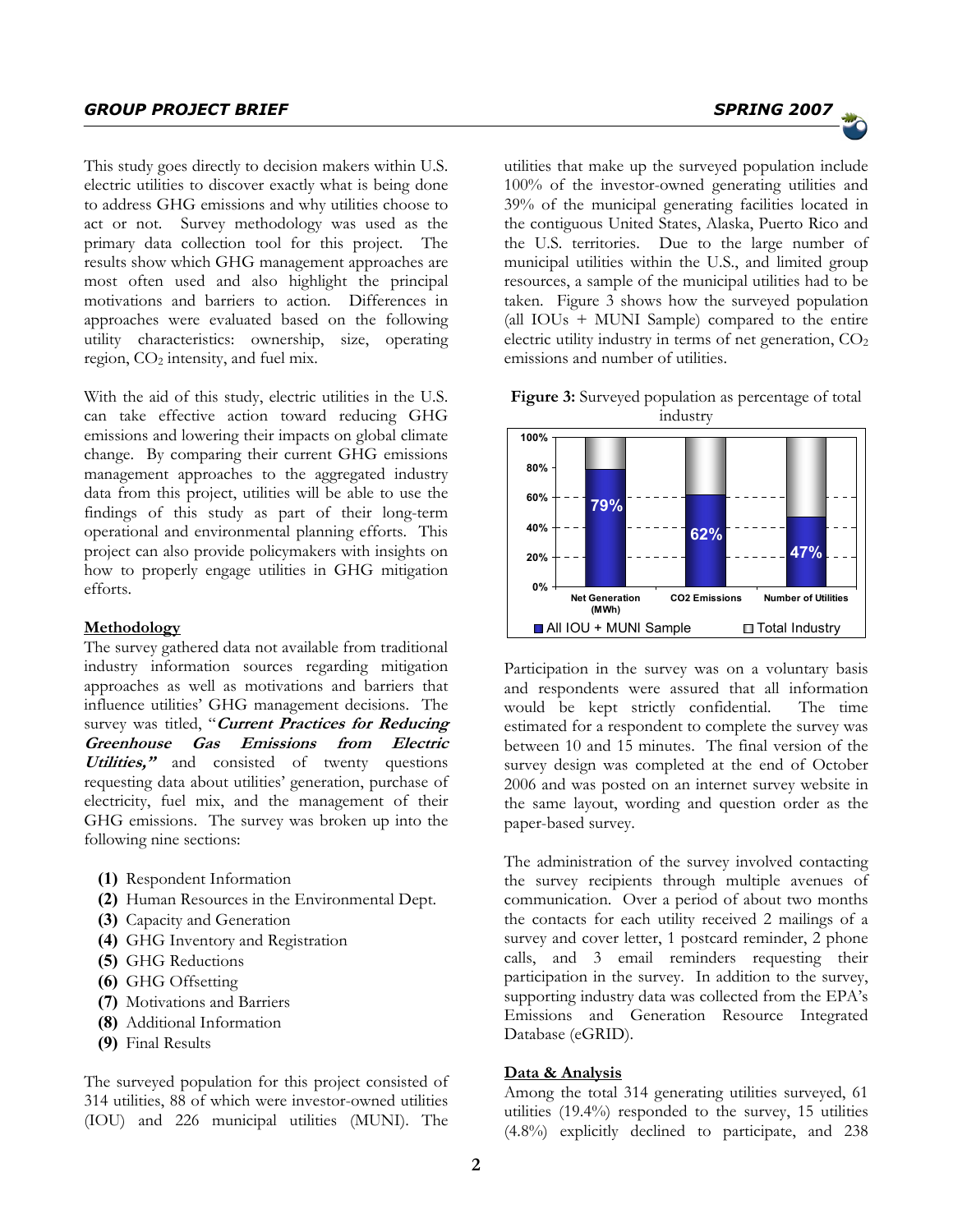utilities (75.8%) neither responded nor declined. Among the respondents, 16 utilities were investor owned representing 18.2% of the IOUs and 45 were municipal utilities representing 19.9% of sampled MUNIs. Given the two options for filling out the survey, 34 utilities completed the survey online, 24 utilities chose mail, and 3 utilities chose email.

Five characteristics were used to examine the responding utilities for potential bias in relation to the original surveyed population. The five categories were net generation, CO<sub>2</sub> emissions, CO<sub>2</sub> emission intensity, fuel mix, and NERC regional representation. The results of this analysis show that the respondents were unbiased.

From the results, the municipal utilities seem to favor GHG reduction partnerships operated by the state or federal government, while investor-owned utilities appear to favor industry partnerships. The most frequently selected partnerships were the  $SF<sub>6</sub>$ partnership, Climate VISION partnership, the CA Climate Action Registry and the carbon sequestration partnerships.

The analysis of the responses shows that a majority of utilities rely on at least one strategy to reduce GHG emissions. Among survey respondents, the strategies most frequently adopted to reduce GHG emissions were demand-side management and switching to renewable energy sources (Figure 4).

**Figure 4:** Count of respondents utilizing GHG emissions reduction practices



Figure 5 shows that the two most frequently selected GHG offsetting practices were reforestation and

recycling of coal by-products, and landfill methane gas capture. Similar to the partnerships and GHG reduction analysis, the offsetting practice analysis showed that the utilities involved in these practices rely heavily on coal for their electricity generation.

| <b>Figure 5:</b> Count of respondents utilizing |
|-------------------------------------------------|
| GHG offsetting practices                        |



We also asked respondents if they offer a green power program to customers. Green power programs allow customers to pay a premium for power generated from renewable energy sources. Results show that about half of the respondents offer such a program with a range of customer participation from  $0$  to  $5\%$ . Additionally, 71% of the utilities that have green power programs had less than 1% customer participation.

The primary motivations for mitigating greenhouse gas emissions are anticipated regulatory pressure, executive leadership, and improved efficiency. Aggregated survey results show that respondents ranked cost of mitigation, regulatory uncertainty, and lack of technologies as the strongest barriers that prevent GHG mitigation.

# **Conclusions**

While the majority of respondents are currently engaged in at least one GHG reduction strategy, those utilities engaged in offsetting practices are in the minority. A likely reason for this observation is that reductions are generally more easily quantified and verified than are offsets. In addition, reduction strategies can lead to cost-savings whereas offsetting, in the absence of a GHG emissions market, is generally cost-prohibitive.